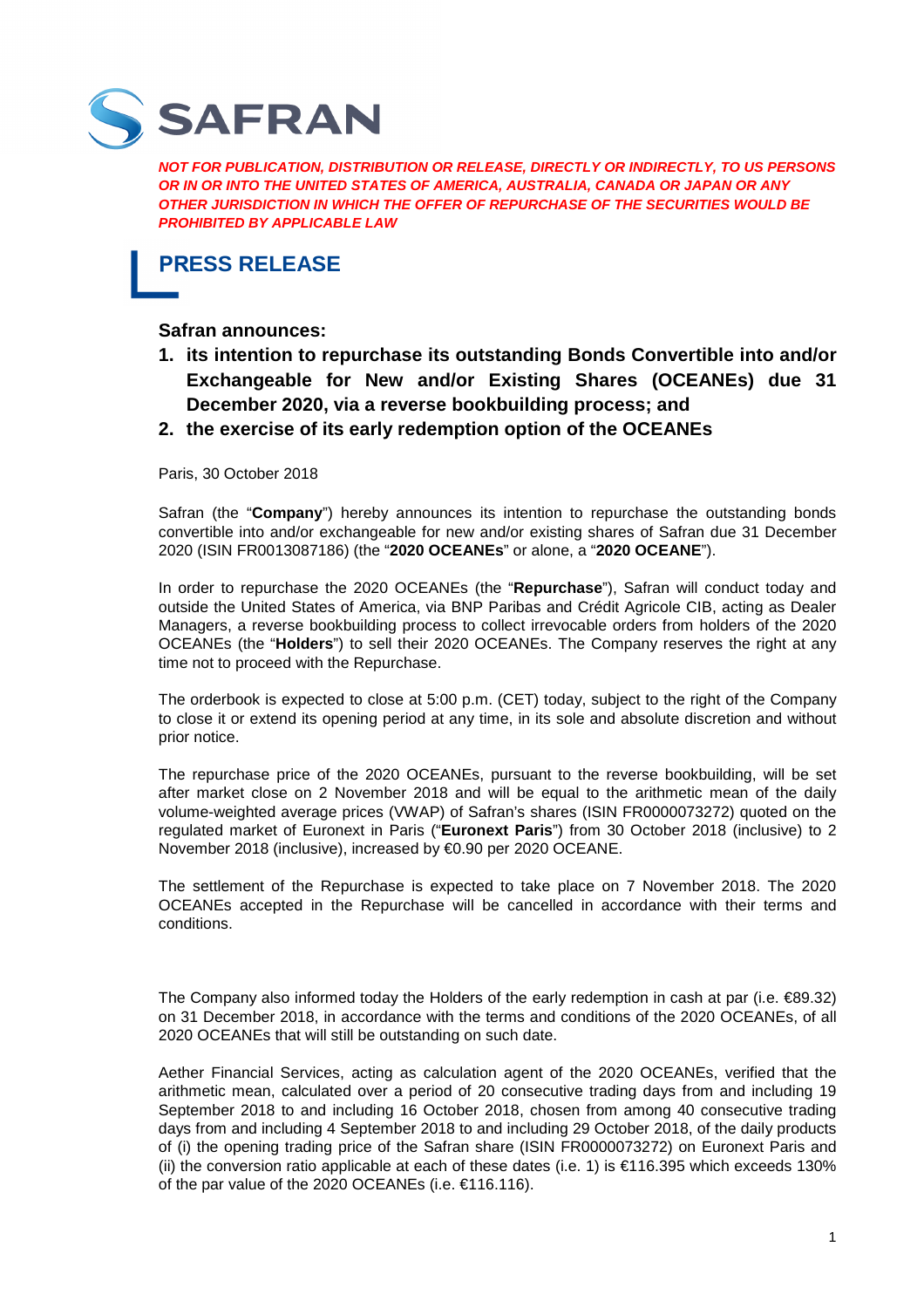

**NOT FOR PUBLICATION, DISTRIBUTION OR RELEASE, DIRECTLY OR INDIRECTLY, TO US PERSONS OR IN OR INTO THE UNITED STATES OF AMERICA, AUSTRALIA, CANADA OR JAPAN OR ANY OTHER JURISDICTION IN WHICH THE OFFER OF REPURCHASE OF THE SECURITIES WOULD BE PROHIBITED BY APPLICABLE LAW** 

In accordance with the terms and conditions of the 2020 OCEANEs, the Holders have the ability to exercise their conversion/exchange rights no later than 14 December 2018, 5:00 p.m. (CET). The notices of exercise of the conversion/exchange rights (the "**Exercise Notices**") together with the corresponding 2020 OCEANEs must be delivered by the Holders, no later than that date and time, to CACEIS Corporate Trust, acting as centralising agent. The Safran shares will be delivered no later than the seventh trading day following the effective date of the Exercise Notices.

The terms and the timetable of the exercise by the Company of its early redemption option are also available in a notice published this day on the Company's website.

As of today, 7,276,195 2020 OCEANEs remain outstanding out of a total of 7,277,205 2020 OCEANEs initially issued.

# **Disclaimer**

The Repurchase is addressed solely to qualified investors, excluding the United States of America and U.S. Persons, Australia, Canada or Japan and any other jurisdiction where the Repurchase would be prohibited by applicable law.

This press release does not constitute an invitation to participate in the Repurchase or an offer to purchase the 2020 OCEANE in or from any jurisdiction in or from which, or to or from any person to or from whom, it is unlawful to make such repurchase or offer under applicable securities laws. The release, publication or distribution of this press release in certain jurisdictions may be restricted by law. Consequently, any persons in such jurisdiction in which this press release is released, published or distributed are required by each of the Company and the Dealer Managers to inform themselves about, and to observe, any such restrictions.

None of the Company and the Dealer Managers makes any recommendation as to whether or not the Holders should participate in the Repurchase.

## **United States of America**

The Repurchase is not being made and will not be made directly or indirectly in or into the United States of America, or by use of the mails of, or by any means or instrumentality (including, without limitation, facsimile transmission, telex, telephone, email and other forms of electronic transmission) of interstate or foreign commerce of, or any facility of a national securities exchange of the United States of America, or to holders of 2020 OCEANE who are located in the United States of America or to U.S. Persons as defined in Regulation S of the U.S. Securities Act of 1933, as amended (the "Securities Act") (each a "U.S. Person") and the 2020 OCEANE may not be tendered in the Repurchase by any such use, means, instrumentality or facility from or within the United States of America, by persons located or resident in the United States of America or by U.S. Persons. Accordingly, this press release may not be published, distributed or transmitted in the United States of America. Copies of any documents or materials related to the Repurchase are not being, and must not be, directly or indirectly, mailed or otherwise transmitted, distributed or forwarded (including, without limitation, by custodians, nominees, trustees) in or into the United States of America or to any persons located or resident in the United States of America. Any purported offer to sell in response to the Repurchase resulting directly or indirectly from a violation of these restrictions will be invalid, and offers to sell made by a person located or resident in the United States of America or any agent, fiduciary or other intermediary acting on a non-